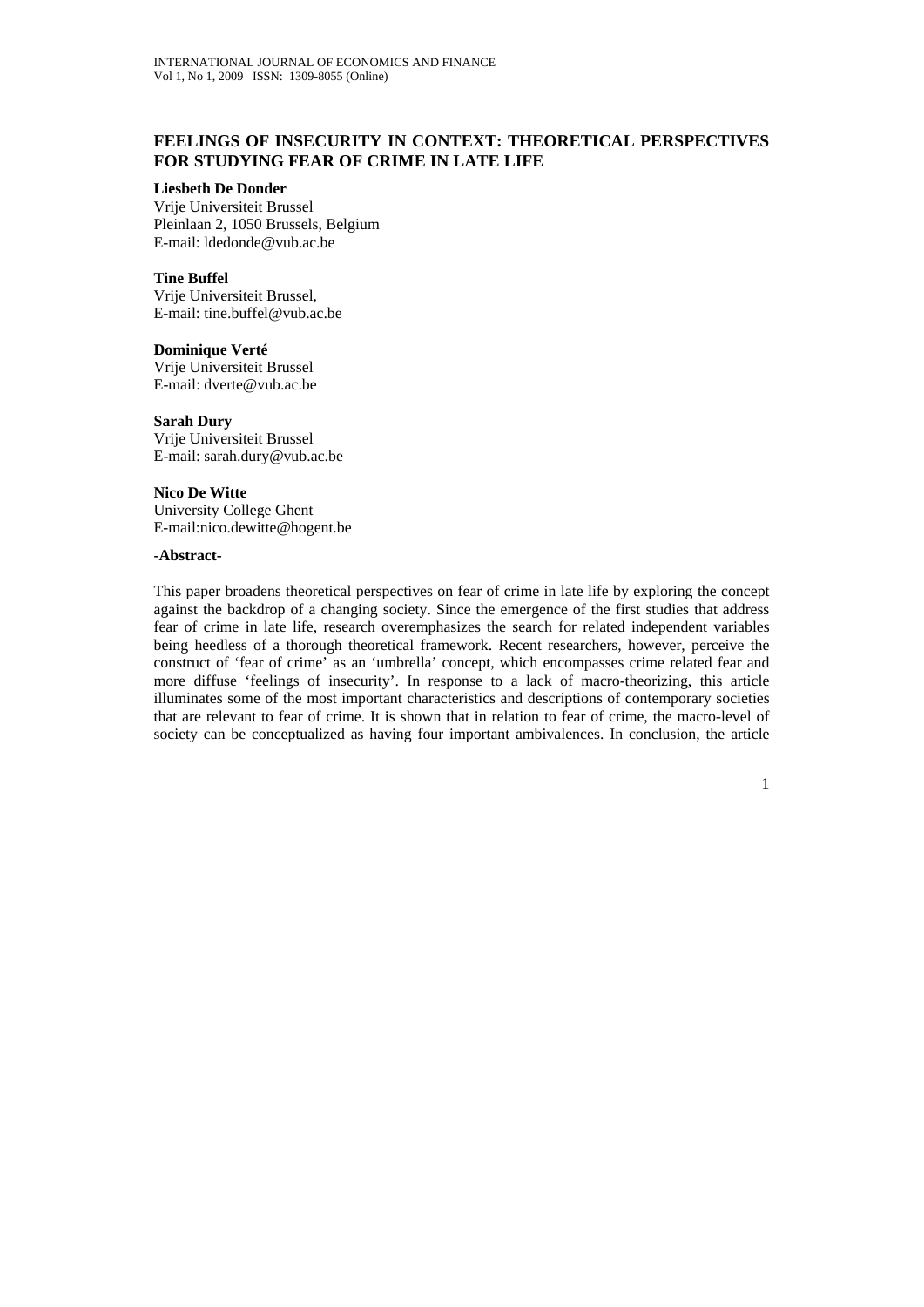identifies societal processes and contemporary dynamics which can guide further exploration of increased feelings of insecurity and uncertainty in an ageing society.

**Key Words:** *Feelings of insecurity, fear of crime, safety, concern, post modern society*  **JEL Classification**: 100

### **1. INTRODUCTION**

The study of fear of crime in late life came into prominence in scientific literature when researchers demonstrated that elderly experience the highest levels of fear despite lowest levels of victimization. In spite of a growing number of empirical research there are only a few scholars (cf. Gabriel & Greve,2003; Farral et al.,2000) who have designed and conducted fear of crime research that was theory-driven. A systematic review of research on 'fear of crime' shows that most theories have an ad hoc character or sing the same tune (use the same variables). Clearly, there is a need to move beyond criminological literature, because fear of crime is an issue, on which scientists from diverse domains can share concepts, can exchange research methods and could contribute to an all-encompassing theory (Jackson,2006). Therefore, Vanderveen (2006) makes a call for more interdisciplinary research: when different perspectives are used, a more complete idea will be gained. Besides criminology also sociology, psychology, philosophy and gerontology have an important role to play. Sociology is a source of inspiration about how public perceptions of crime, insecurity, deviant behaviour, social order and social control can lead to social problems. From (social) psychology, we gain insight into feelings, cognition and emotion. Philosophy offers a critical framework for studying images and social changes in society (Jackson,2006). Gerontology, and particularly critically gerontology studies the process of ageing, not merely from a biomedical point of view but goes beyond everyday appearances and the unreflective acceptance of established positions (Estes et al.,2003).

The study at hand aims to provide a response to the lack of a theoretical framework, by exploring macro-theoretical dimensions which are relevant for fear of crime research. This article consists of four sections. The first section concentrates on the lack of attention to fear of crime research, by providing a short overview of the history of fear of crime research. Second, we seek to unravel the concept of fear of crime by presenting the two main, contemporary paradigms in which fear of crime is described. Following the line that fear of crime implies more than an individual characteristic; the third section introduces alternative perspectives by integrating societal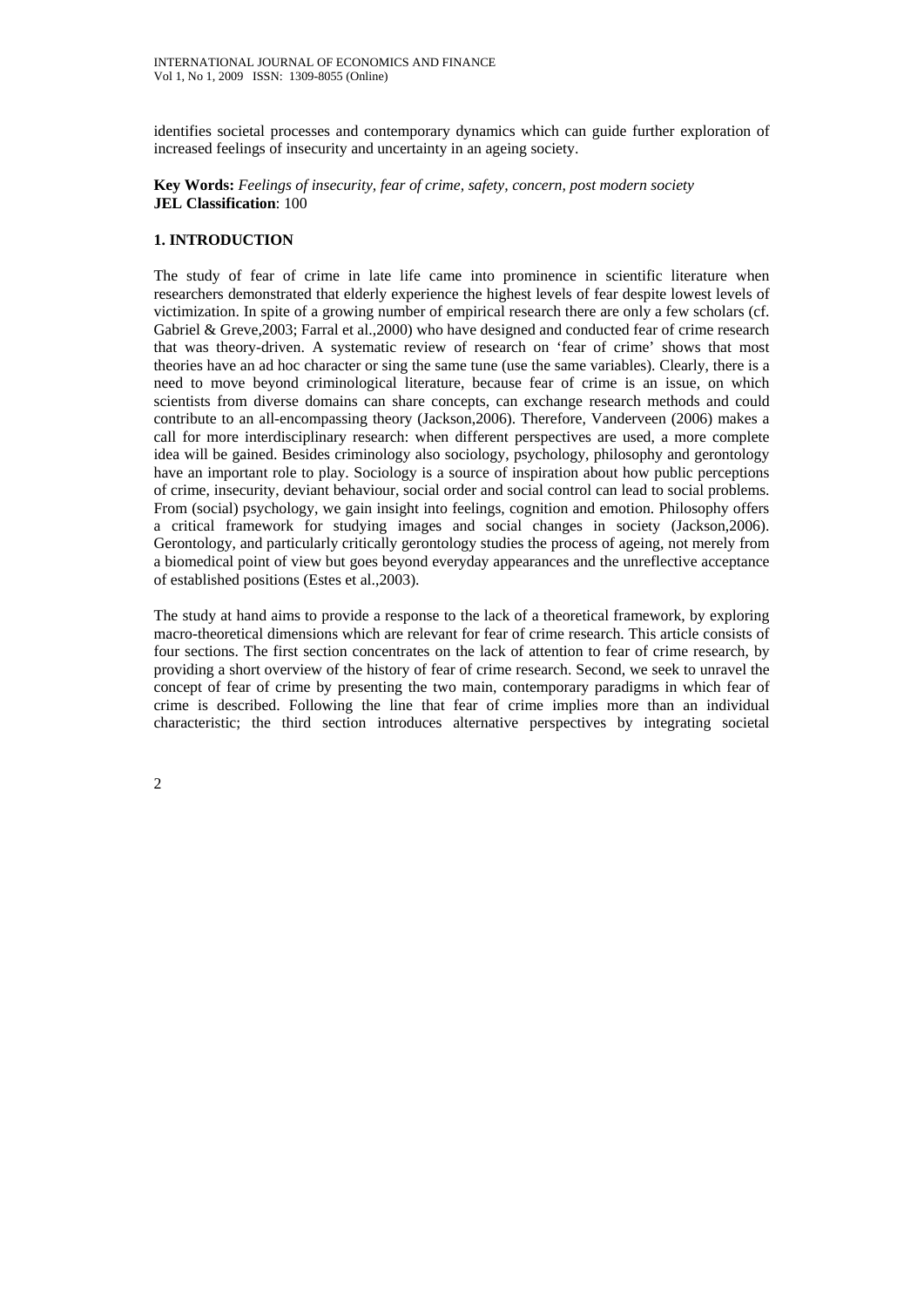developments into the conceptual framework of fear of crime. We conclude by discussing the implications of our findings for future academic research.

### **2. HISTORY OF FEAR OF CRIME RESEARCH: LITTLE ATTENTION TO THEORY**

The first studies on fear of crime date from the 1960's in the USA (Biderman et al.,1967), where the Presidential Commission on Law Enforcement and Administration of Justice conducted research on crime-related fear for the first time. The initial idea was to register more accurately and in detail victimisation among the population, as a way to complete police statistics which experience the so-called 'dark number'. These surveys, however, showed that a significant proportion of the population experienced fear of crime. Upon this, we notice in the 1970's a shift in research, from mapping the actual level of crime towards the impact of crime on victims, the 'costs' of crime and fear of crime. Not only crime is considered to be a societal problem, as from then fear of crime is it too. Since the 1980's there is an expansion of these large-scale victim surveys across other English-speaking countries. e.g. The British Crime Survey and the International Crime Survey in the USA occur since then on a regular base (Vanderveen,2006). Throughout the history of fear of crime research, three areas are typically examined: some studies focus on conceptualisation and measurement, other studies discuss best ways to reduce fear and at the centre of attention is the discovery of accurate predictors. Indeed, concern over the measurement of fear of crime took a backseat and researchers soon focused on a search for related independent variables (Hale,1996). On the one hand a lot of quantitative studies aimed to identify fearful populations and on the other researchers tried to assess models which could predict the occurrence of fear of crime (cf. Ferraro,1995). The models, however, were mainly built on empirical grounds: they were often constructed a-posteriori but without attempts for crossvalidation on other samples (cf. Tulloch,2000). Therefore, despite this large number of empirical research on fear of crime, a lack of theoretical framework is one of the main critiques regarding the (history of) fear of crime research.

### **3. UNRAVELLING THE CONCEPT OF FEAR OF CRIME**

There is no fixed definition of fear of crime and there are multiple understandings of what it means. Researchers (and policy makers) have frequently confounded emotions, judgments and values about crime under the umbrella concept of fear of crime. This results in a confusing picture. This paper doesn't seek to add another relevant definition of fear of crime. However, we contribute to the literature by giving a broad overview of several paradigmatically distinct traditions of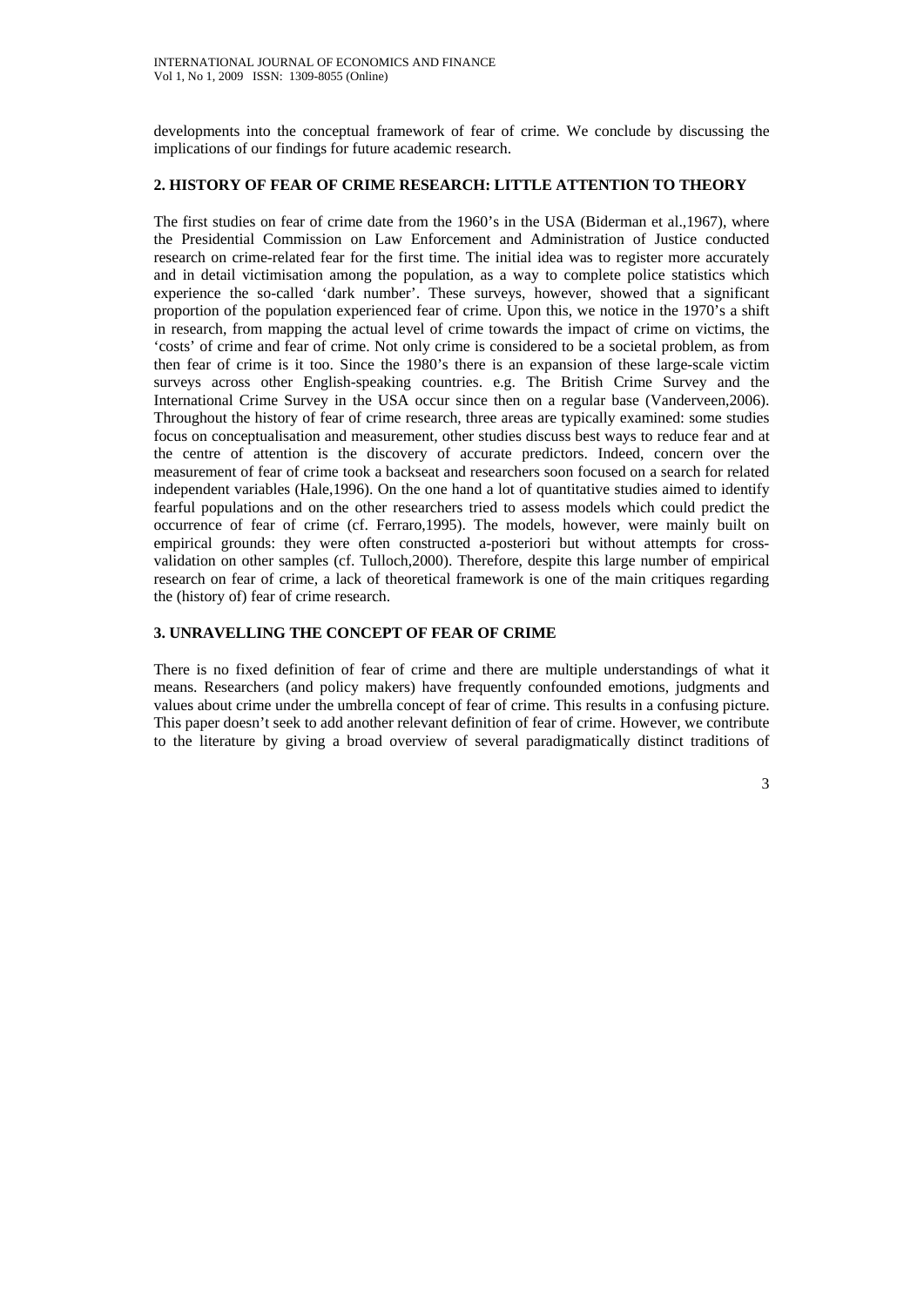theory, while incorporating multiple disciplines. Elchardus et al. (2008) distinguish two paradigms, in which explanations are offered for fear of crime: the rationalist paradigm and the symbolic paradigm. The former interprets fear of crime as a personal feature. It is a consequence of risk and vulnerability directly related to crime and victimisation. At the start fear of crime researchers assumed that fear of crime and actual victimisation were closely linked. This hypothesis did not hold due to two findings: Fear occurs more often than victimisation an sich and some populations that are most fearful appear to have the lowest victimisation rates. In the mid 1970's, scientists established the idea that fear of crime not only reflects (direct or indirect) victimisation, suggesting that it represents more general feelings of malaise. This refers to the latter, the symbolic paradigm in which fear of crime is considered as a sign of broader community problems and conditions of disorder. In the following section, we seek to further the theoretical understanding of both paradigms.

## **3.1 Rationalist paradigm**

The rationalist paradigm starts from the assumption that people are very rational in their fears. Fear of crime is regarded as a result of people's individual risk perception, directly related with crime and victimisation. In this paradigm, an important role is reserved for the concept of vulnerability. Vulnerability seems to be particularly helpful in explaining disproportionate fear levels among older people for example. Killias (1990) developed the vulnerability hypothesis by distinguishing three dimensions of vulnerability and three dimensions of threat. In searching explanations for fear of crime the hypothesis employs an analytical framework that takes into account personal, social and situational dimensions (= dimensions of vulnerability) and that looks at the perceived risk  $(=$  threat), the seriousness of feared consequences  $(=$  vulnerability) and having no control over the risks nor the consequences (helplessness) (= dimensions of threat). The dimensions in interaction (not separately) can lead to fear of crime (Killias,1990). The concepts of vulnerability help to explain why elderly are more fearful of crime, even when they are less likely to be victims of crime. For instance, elderly may experience lack of control over the risk because they feel physical weaker (less physical strength, deteriorating sense of hearing and sight). The possibility to resist an attacker is also smaller. Furthermore, the seriousness of the consequences may be worse for elderly: they can recuperate slower when they are physically harmed. Next to their personal vulnerability, the social vulnerability could play a part as well.

Since the rationalist paradigm links fear of crime exclusively to crime one can ask what is understood when we talk about 'crime'. Becker's theory of labelling (1963) (also known as social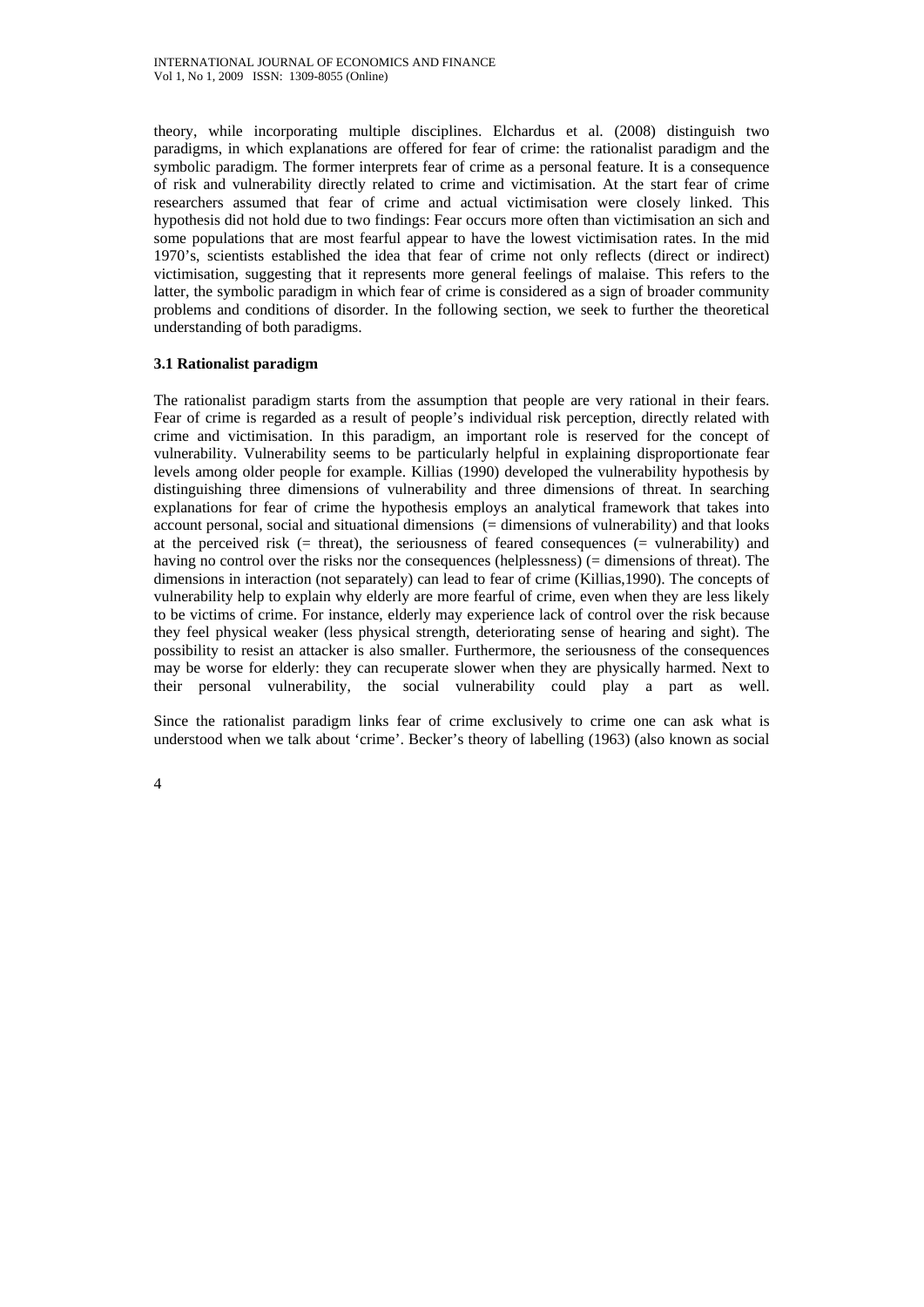reaction theory) states that the filling-in of the notion 'crime' is a process of social construction. What people understand when they talk about crime depends on which conduct is experienced as deviant or exceeding the norms by individual members of society. Society creates its own definitions of 'deviant' and 'criminal'. In a different time or a different place certain behaviour can be more or less threatening for individuals, communities or societies. Crime and deviance are hence relativistic notions. Geldof (2008) demonstrates that the definition of crime is shifting over time. The concept is broadened from preventing crime to preventing disorder. In Belgium for instance, youth hanging around is perfectly legal, but recently police action also focuses on combating this kind of 'subcriminal behaviour'. This shift in 'defining' crime has its consequences on defining 'fear of crime'. The subsequent definition is a good example of the first theoretical broadening: fear of crime as 'the wide range of emotional and practical responses to crime *and disorder* which individuals and communities may make' (Pain,2000:367). Despite this enlargement of 'crime', the empirical evidence supporting a linear relationship between fear and criminal victimisation is relatively weak and mixed (cf. Hale,1996; Tulloch,2000).

### **3.2 Symbolic paradigm**

Ferraro and LaGrange initially defined fear of crime as 'negative emotional reactions generated by crime or symbols associated with crime' (1987:73). Under that definition, however, it would not be possible to distinguish fear from sadness, rage or desolation. Ferraro (1995:24) adjusted his definition to 'the emotional response of dread or anxiety to crime or symbols that a person associates with crime'. He considers fear of crime not merely as a response to crime, but to all kind of symbols associated with crime. Pantazis (2000) goes on by suggesting that fear of crime among (poor) people should not be seen in isolation from other insecurities as a result of local, national, and international processes. This is the essence of the symbolic paradigm. Fear of crime is considered as a consequence of general feelings of malaise. It still concerns feelings of threat, vulnerability, and helplessness, but in contradiction with the rationalist paradigm, these feelings can have many origins such as illness, financial insecurity, general urban unease, social exclusion, ecological insecurity, etc. (Elchardus et al.,2008; Hale,1996; Pain,2000). Images or stereotypical representations play a vital role in the symbolic paradigm. These images can be passed on through education. In contemporary societies the influence of mass media is also unmistakable (Elchardus et al., 2008). Elderly in Western societies, for example, are culturally coded as vulnerable, helpless and are associated with images of bodily decline (Baars,2009). This negative stereotype can be internalized by elderly themselves. So, older people could adopt a vulnerable attitude and consequently exhibit higher levels of fear of crime (Elchardus et al.,2008).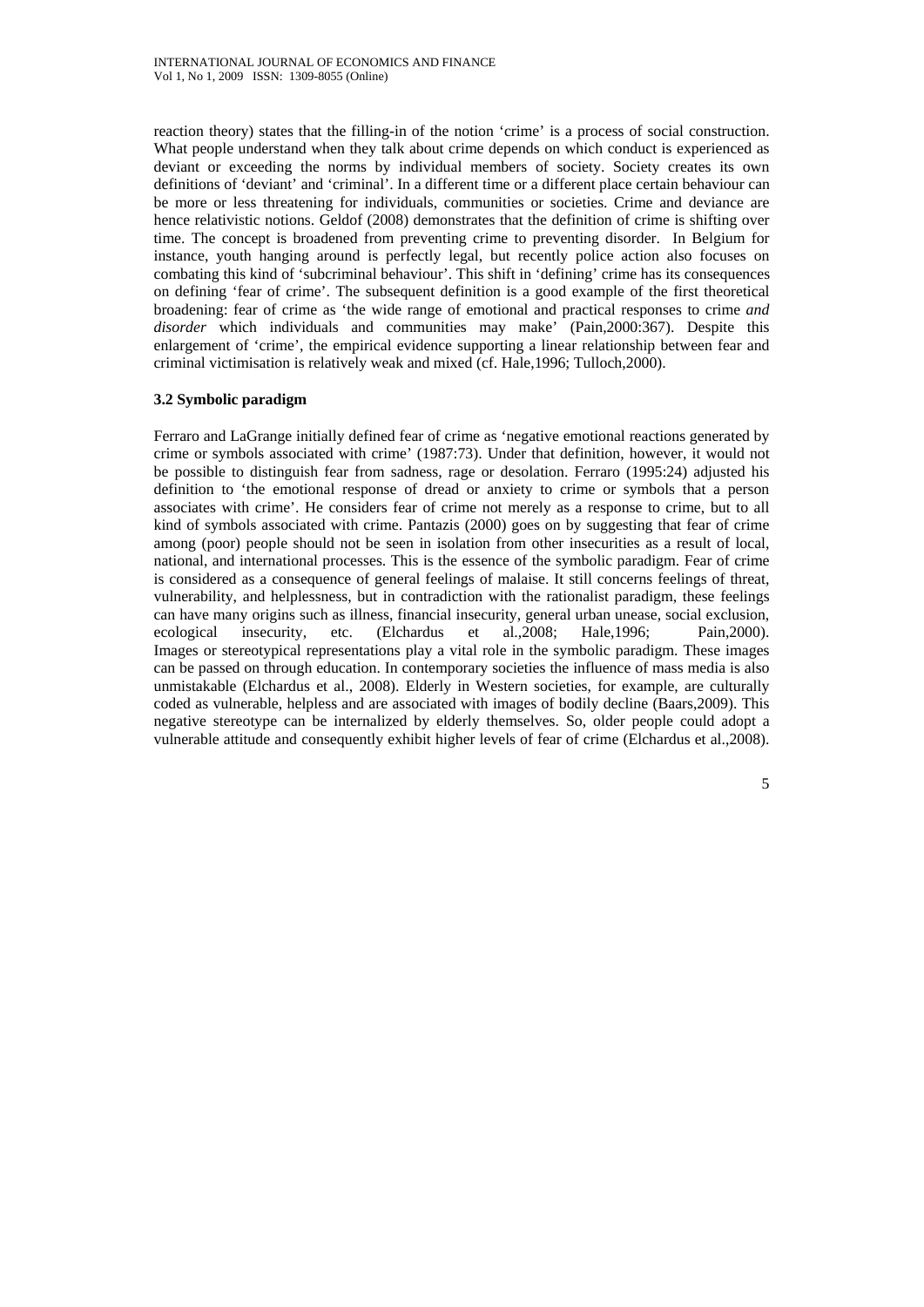Quite analogous with the distinction between the rationalist and symbolic paradigm, Jackson (2004:963) distinguishes between experienced fear and expressive fear. Crucial components of experienced fear are inferences about crime rates and people's personal sense of vulnerability. Expressive fear is shaped by more generalized attitudes and values, whereas crime is seen as a metaphor or a symbol for social problems. People don't fear becoming personally a victim of crime; they rather express their concerns about social problems through the 'symbolically dense concept of crime'. This dichotomy *crime related fear* versus *general feelings of malaise* turns up in a number of studies. Overlooking the fear of crime literature most research can be classified in the rationalist paradigm. However, there is a trend amongst recent researchers to broaden the definition of fear of crime towards feelings of insecurity.

## **4. FEAR OF CRIME IN CONTEXT: INTEGRATING SOCIETAL DEVELOPMENTS INTO THE CONCEPTUAL FRAMEWORK**

Fear of crime cannot be understood as a feature of individuals solely. The concept also comprises geographical, social, cultural and psychological dimensions and is influenced by a whole range of processes and relations scaled from the global, national and local level (Pain,2000). These social developments drastically influence the everyday life (including feelings and emotions) of individuals and communities. Fear of crime, therefore, needs to be conceptualized against the backdrop of a changing society. References to this macro-level of society are increasingly being employed in gerontological studies (Baars,2006). In relation to research on fear of crime in late life, however, this often occurs without the necessary elaboration of the debates that are taking place concerning these issues. In response to this lack of macro-theorizing, the next section illuminates the importance of societal processes for the topic of safety. In trying to summarize the most important characteristics and descriptions of the macro-level of society that are relevant to fear of crime, we aim to get hold of contemporary dynamics (Baars,2006), which can guide further exploration of increased feelings of insecurity and uncertainty. After introducing some basic categories that offer descriptions and evaluations of contemporary societies, some important dimensions of social changes are outlined. We show that in relation to fear of crime, the 'macrolevel of society' can be conceptualized as having many important ambivalences.

## **4.1 Qualities and descriptions of contemporary societies**

A) Features characterizing the process of modernisation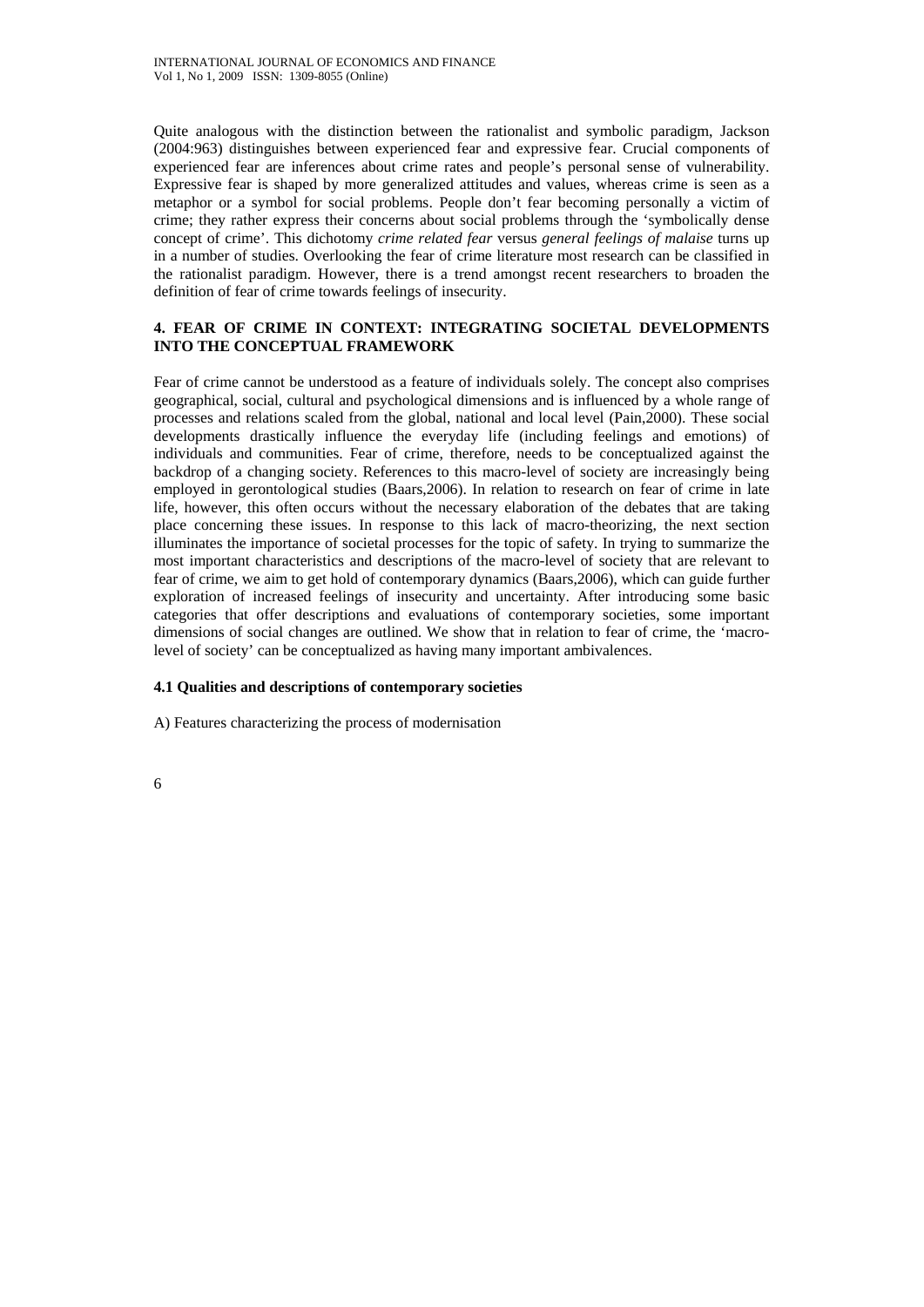Most descriptions of contemporary societies begin with the theme of 'modernity'. In general, modernity is defined as a process of modernisation, which is characterized by 'a movement away from' traditional forms of life or ideas (Baars,2006). This theme has been given clear expression by different sociologists in the 19th century (Buffel et al.,2008). After Tönnies, other thinkers such as Durkheim (1858-1917), Simmel (1858-1918) and Weber (1864-1920) have devoted their entire careers to explaining the transition to a modern society as being a historically grown reality with unique traits. Whereas Tönnies has made the distinction between 'Gemeinschaft' and 'Gesellschaft', Durkheim distinguishes between 'mechanical' and 'organic solidarity'. On the one hand, the movement towards a modern society is characterized as an improvement, signifying prosperity and wealth. On the other, this development is considered as a loss; a nostalgic loss of the closer, warmer social relationships of pre-modern town life, a decline of connectedness, mutual trust and feelings of security. Despite the fact that several academic disciplines have criticized this polar typology, this classical characterisation of modernisation still has a great impact on how 'modern societies' are described in contemporary work. Dependent on the specific approach of the research, some features of modernity are emphasized in favour of others. The next section summarizes the most important and well-known qualities of modernity. First, *industrialisation* is often considered as an important feature of modernisation. Until the end of the 18th century our civilisation was known as an agrarian society. With the industrial revolution we came in an era called 'industrial society' or 'modernity'. At the beginning this era is typified by the increasing importance of factories and 200 years it has developed into a real 'industrial dominance' (Geldof,2008). Social conflicts concern the battle for distribution of wealth (cfr class struggle, Marx) (Beck,1992). A second characteristic which is strongly related to the modern society is *differentiation*. Durkheim mentioned it for the first time in 1893, in his book 'The Division of Labor in Society', but it returns throughout his life's work. Differentiation can be seen as a photographic mosaic, where a complete picture is drawn up by different parts. Literature distinguishes system and task differentiation. System differentiation aims at greater productivity by creating all kinds of subsystems (e.g. organisations and institutions) and task differentiation encompasses the specialisation of people by splitting up a task in different subtasks. This makes individuals more dependent upon each other, because each specializes in different types of tasks. Often differentiation is used in an economical context (division of labour), but likewise in social life differentiation becomes apparent to us. Tasks which used to be fulfilled in a family (e.g. caring for sick and older people) have now largely been taken over by specialists and professionals. On the question 'What characterizes the modern society more than anything else?', Weber answered *rationalisation*. This is a third important aspect of the modernisation process. The rationalisation process leaves traditional and religious explanations behind, and uses the practical application of knowledge to attain a desired outcome. It refers to efficiency, coordination and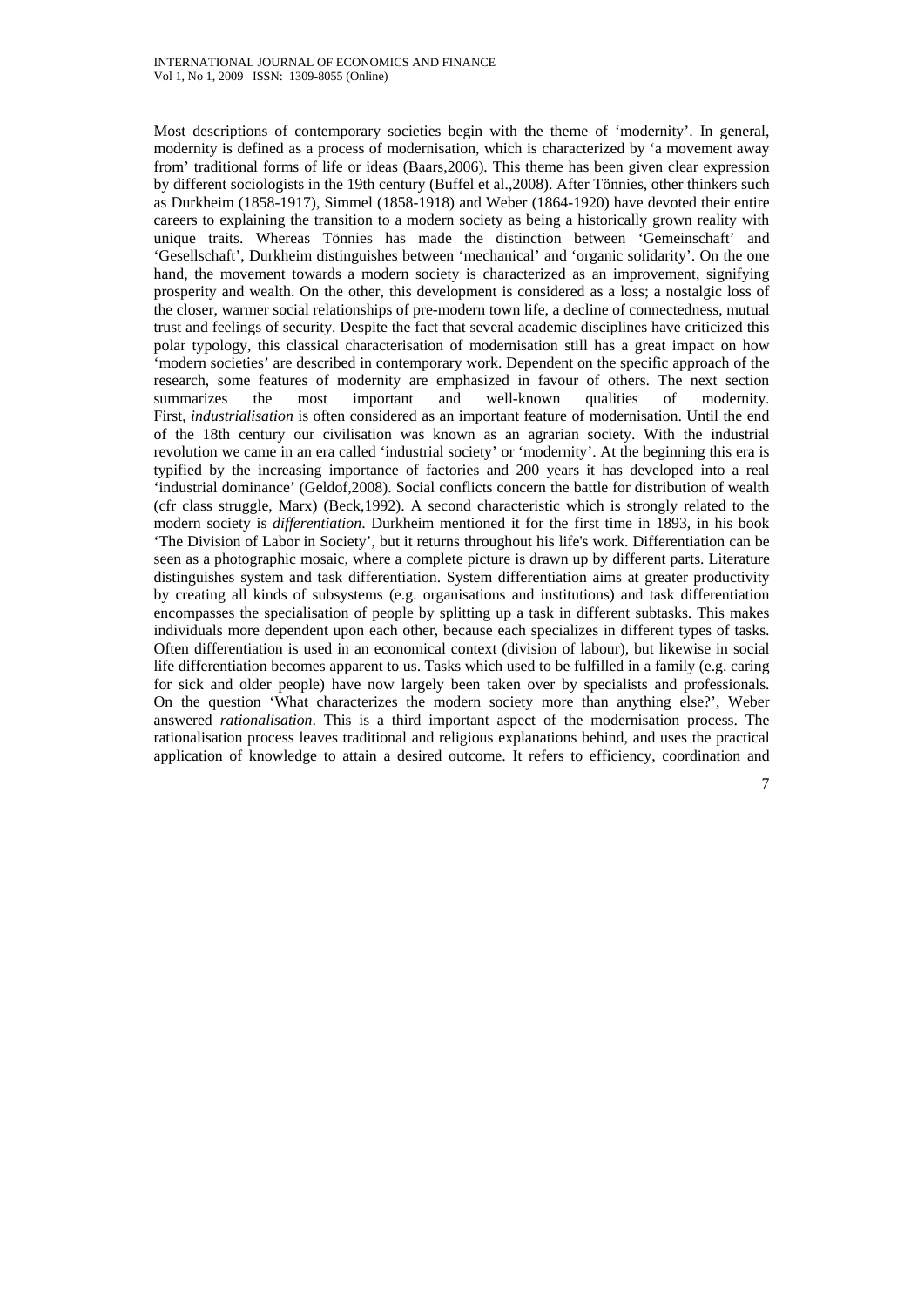increasing human mastery over both the physical and the social environment. The description of modernisation, though, no longer fits our contemporary society (Geldof,2008).

B) Beyond modernisation: neo-, anti- or postmodernism?

A lot of scientists indicate that we can no longer use the term 'modernity' in the 21st century. The debate about what it should be called then is mainly a discussion about how to evaluate contemporary developments. Baars (2006) argues that such evaluations at the macro-level can roughly be distinguished in three main positions. The first is called *neomodernism*. This position puts all its trust in the innovative advancements of the productive sources of modernity, i.e. economic and technological growth. According to Baars, this position is legitimized by the neoliberal identification of 'freedom' with 'a free market', without taking into account the costs of this equation in terms of inequality or ecological damage. The second position, *antimodernism*, criticizes modernity for its hopeless illusions and points to the necessity of a solid and unquestionable foundation that could be found in a specific tradition, such as traditional Marxisme, forms of Eastern wisdom, conservative Christianity or the Sharia (Baars,2006). Geldof (2008), however, states that this 'reaching for lost securities', on basis of a nostalgic romanticism of a past that has never existed, is a regression in thinking and puts the achievements of modernisation at risk. Finally, the third position calls itself *postmodernism*, which can be seen as the counterpart of neomodernism because it does not believe in the promises or hopes of neomodernists. Postmodernism also differs from antimodernism because it refuses to believe in any unquestionable foundation (Baars,2006). Instead, 'hybridity', 'discontinuity', 'liquidity' and 'plurality' are considered the constitutive qualities of a postmodern society (Bauman,2000). Postmodern individuals are often described as 'zappers' (Elchardus & Glorieux,2002), or people that continuously alternate between opposite values and choices. They 'zap' between various political parties, their tastes are continuously subject to change and they pick various aspects of different lifestyles. The postmodern emphasis on heterogeneity and difference, however, may easily become an 'academic cult'. This might mask the fact that important differences in life chances are just presented as different lifestyles. Another critique is that postmodernity criticizes not only the defaults, but also the achievements of modernity. The statement 'the end of sovereign stories' even generates the impossibility to discuss societal differences (Geldof,2008). This debate does not yet generate univocal conclusions (if this ever could be the case). However, they all commonly consider that contemporary society has passed the modern era.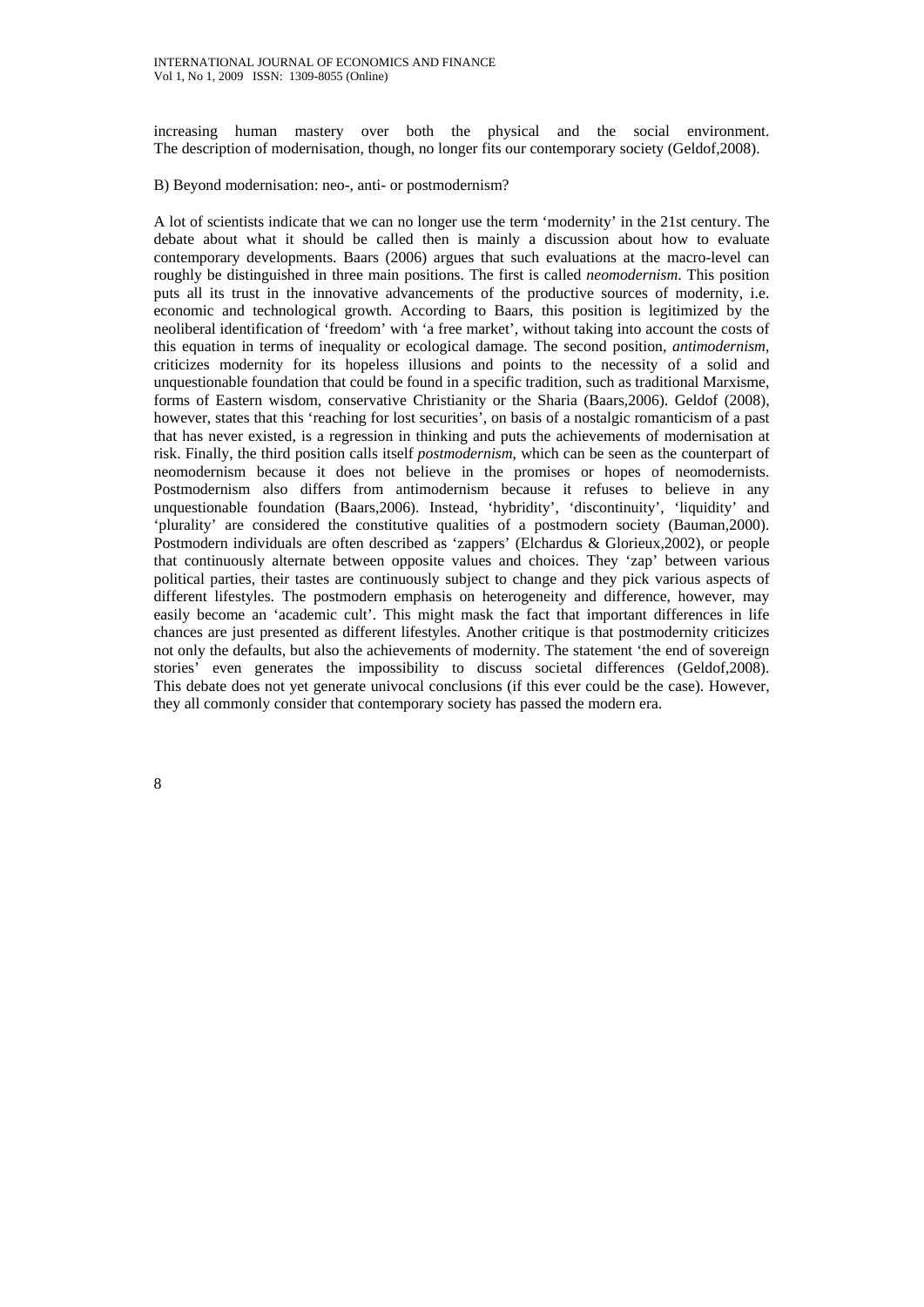### **4.2 Ambivalences in theorizing the qualities of present-day societies**

Nowadays lots of scientific literature cover these changes in societal structures. However while formulating 'the' key components of social change, different researchers utter different words. Without making a claim to be exhaustive, we give an overview of 4 important dichotomies by which we aim to clarify ambivalences in theorizing features of contemporary societies. The purpose of providing these dichotomies and linking them to feeling of insecurity in late life is twofold: firstly, we want to provide a broad societal framework for the symbolic paradigm by reviewing critically current ideas and comparing them with a seeming opposite. Second, we seek to identify possible research tracks which could offer additional insights to the debate of feelings of insecurity in late life. Besides, we consider these ambivalences from a gerontological interest.

A) The Age-dichotomy: 'Everyone gets old, but everyone wants to stay young'

It is currently well-known that nearly all countries have undergone, or are still undergoing, a demographic transition. In modern society traditional values placed upon fertility and the value of children in agrarian society, as breadwinners, changed. Combined with improvements in health care services, this led to a decline in death rate and birth rate and to a radical transformation of the age pyramid. For the first time in human history, society is confronted with a demographical phenomenon where elderly people constitute a large part of the population. This proportional rise in the ageing population will impact upon all dimensions of human life – from living arrangements, social support, relations and integration to economic activity (cf. Peace et al.,2007). Contrary to findings that society has increasingly more 'old' people; our contemporary society also knows a glorifying discourse of youth. This discourse emphasises on being young and especially on staying young. Baars (2009) gives the example of recent technocratic anti aging programs and their desire to control nature. This desire is raised by fear of losing oneself in nature, fear of having neither control over nor influence in one's own life. Moreover, Baars (2009) states that 'it comes as no surprise that a society focussed on being young, dynamic and 'in control' is at a loss where aging is concerned'. An uncertain future, without an accurate, controllable image of the ageing process leads to characterizing stereotypes.

Furthermore, this ageing process is considered as a radicalisation of vulnerability in life. 'Growing old' is not just adding years to life nor is 'being old' having a lot of years. 'Vulnerability' is the key-factor of ageing (Baars,2009). So our ageing society will be characterised by a growing number of people which are vulnerable. It is, however, not just a feature of older people.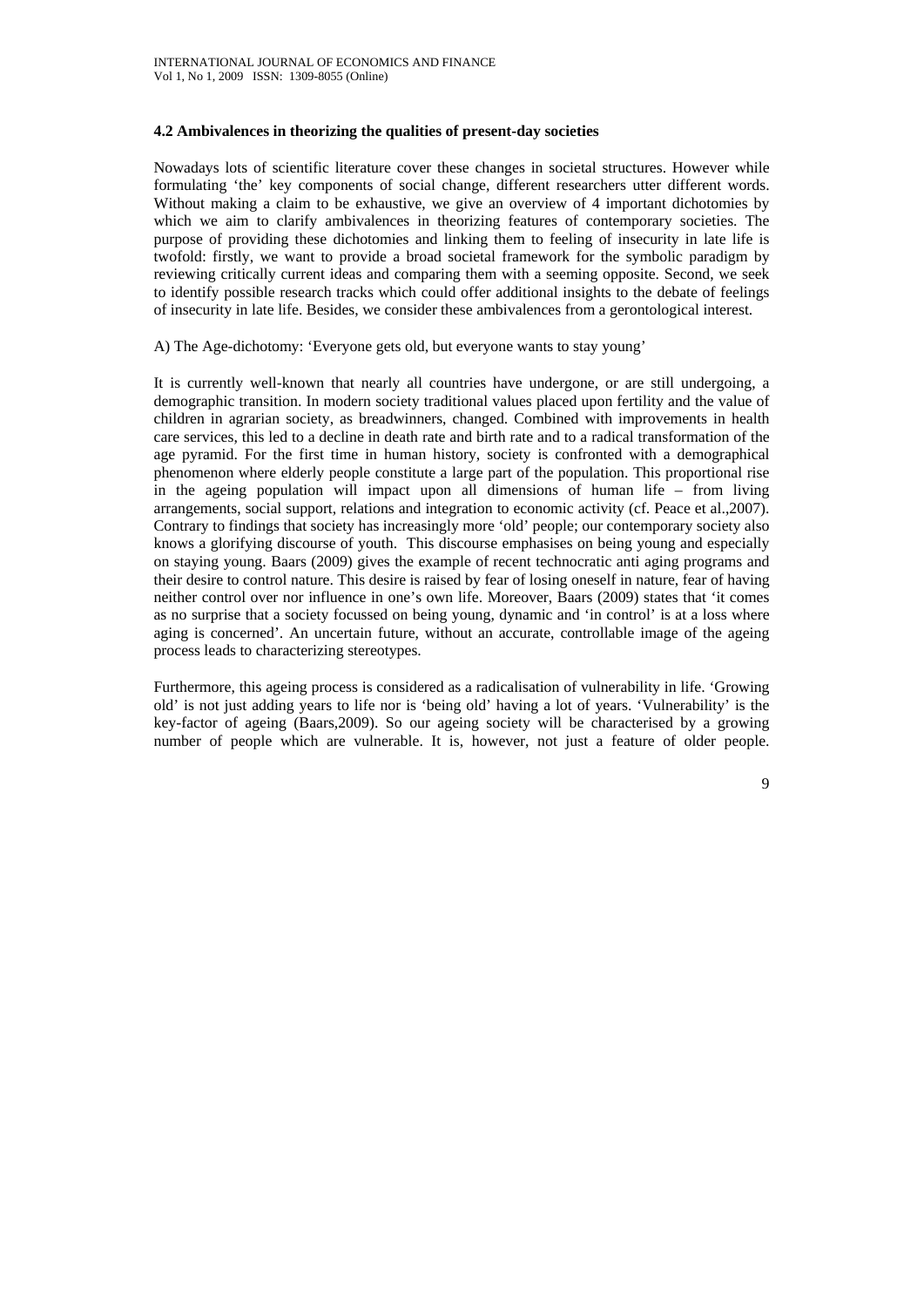Vulnerability is no synonym for 'frailty' as stated in lots of gerontological literature (De Witte,2009) but is 'inherent to the interhuman condition' (Baars,2009) and will stipulate inequalities between different social groups. The question whether and how this vulnerability influences feelings of insecurity deserves further research. Throughout the next dichotomies the concept of vulnerability will return a number of times.

### B) The knowledge society: increasing development versus a widening gap

The concept 'knowledge society' gets often mixed up with the concept 'information society'. Stehr (1994:650) describes that the former is the oldest term and dates back from 1966 where Robert E. Lane employed the term 'knowledgeable society' for the first time. Knowledge society denotes the growing societal importance of scientific knowledge. The latter is the newest term and is introduced by Daniel Bell in 1973 in 'The Coming of Post-Industrial Society'. An information society is a society where information is the key-concept for societal change. The creation and the dissemination of information are crucial for economic and social activity. The notion 'knowledge society' became popular in the 90s, UNESCO for example uses the term, and is mainly used as an alternative by several academics to the 'information society' (Ambrose et al.,2005). In general two different approaches have arisen. The first approach refers to the importance of knowledge and information as a driving force of economical development. It is a political and ideological construct which is developed under the direction of neo-liberal globalisation towards an open and world market. According to the second approach information society supplies the acceleration of this development; but it is not neutral because economical growth is guided by games of interest. It thrives to include a more holistic idea that is not exclusively related to economical development. In this second approach, what is essential is not 'information' or 'knowledge' but rather 'society'. The information or knowledge society refers to human beings, cultures, forms of organisation and communication. Information and knowledge are used in benefit of society and not the other way around (Ambrose et al.,2005; Stehr,1994).

Several critical considerations can be made thereupon. A first remark is formulated concerning the use of 'society' in the singular, as if meaning there is one homogeneous world society. UNESCO (2005) prefers to speak of knowledge 'societies', using the plural form. A second comment deals with the narrow focus on a knowledge-based economy. Instead of using the achievements of scientific and technological developments on shaping the daily lives of individuals, discourses on knowledge society suffer from economic reductionism. Put even stronger, 'knowledge societies [...] have little desire to redistribute the resources to improve the quality of life domestically, and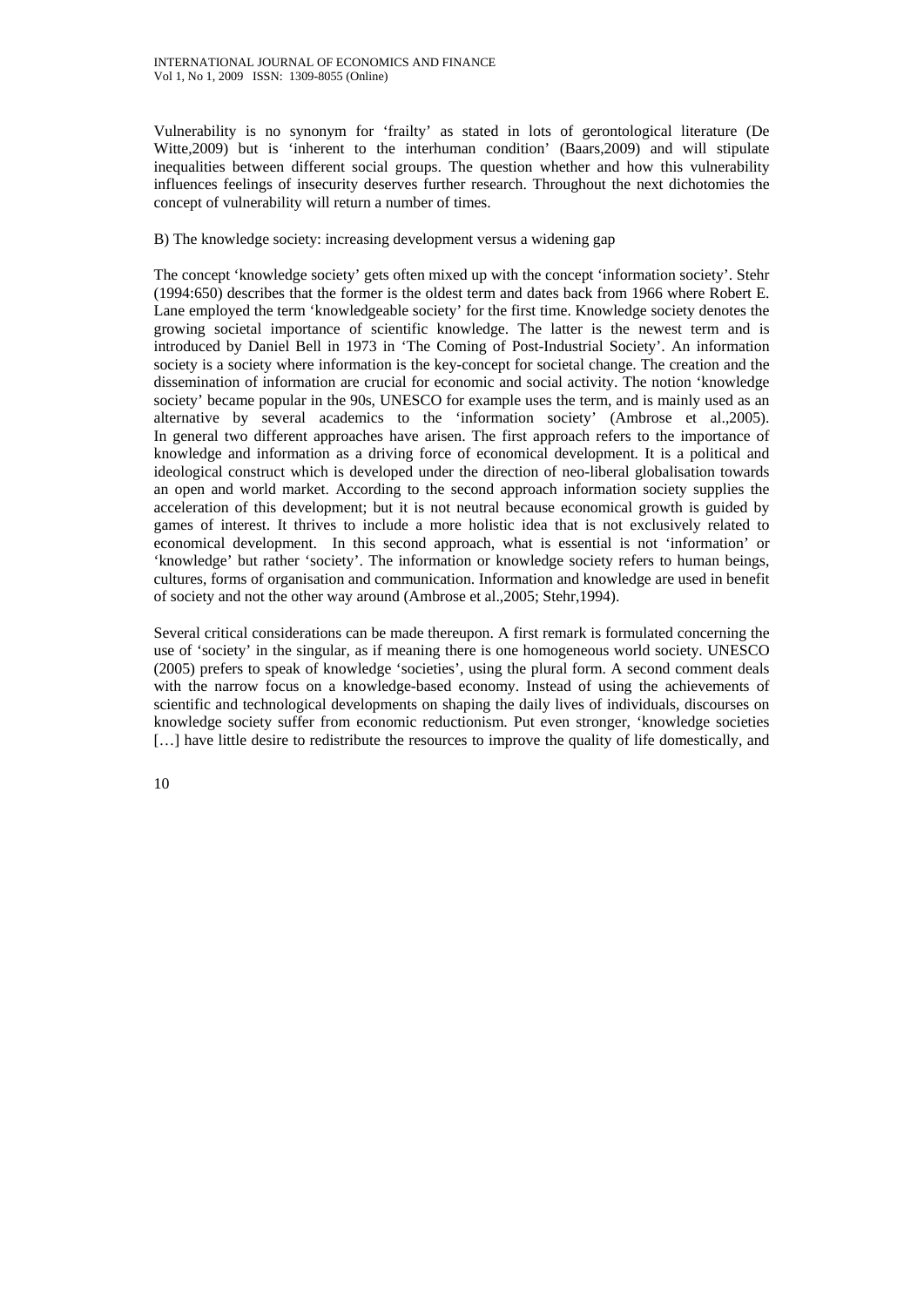[...] neglect their humanisation and democratic responsibilities' (Hargreaves, 2003:4). This brings us to a third comment; the issue of power. Foucault (1980) provides a framework where power and knowledge are inseparable: power is based on knowledge and reproduces knowledge. The wellknown Matthew effect (Merton,1968) 'the rich get richer and the poor get poorer' is applicable here. Those who possess power and knowledge will gain even more power and knowledge. Though since knowledge and access to knowledge are not evenly distributed, those who don't possess power and knowledge will loose even more power and knowledge. Instead of emancipating complete societies, as knowledge development and society advocate, they generate a widening gap or an *educational division* between people who are able to compete and survive in this knowledge society and people who are not. Beck (1992) for example states that especially people who adapt themselves poorly to societal changes (and accompanying risks) experience the highest levels of feelings of insecurity. Exploring these new features of vulnerability could provide some new insights in feelings of insecurity of an age group which is characteristically defined as vulnerable.

#### C) Freedom and agency versus control by social structures

One of the most classical debates in sociology concerns the contradistinction of agency and structure. 'Agency' stresses the capacity of individuals to construct their own lives by making choices autonomously. 'Structure' on the other hand states that what individuals do, think or feel is influenced, even determined by structural forces (social class, religion, gender, ethnicity…). In late modernity, this traditional dichotomy has undergone some specific changes: a radicalisation of 'agency' (cf. Beck) and an alteration of 'structural constraints' (cf. Foucault). Agency is closely related to the often mentioned process of individualisation. Promulgated by Giddens (1991) it is concerned about the individual engaged in living a 'life of one's own'. In our contemporary society individuals are increasingly required to construct their own lives. Even more, under the denominator of self-determination it appears that people can do whatever they want, as long as they don't harm anyone else. The individualisation thesis has major implications on 'the collective identity'. After all, many of the institutions of traditional society transformed. Not the family, nor the church, nor the state make up the rules. There are no more general norms and values. Individuals are their own 'rule-finders' (Beck & Gernsheim,2002:xi). Industrial society was marked by a standard, normal biography where people's biographies moved relatively predictable and linear. In contemporary societies the biography is open 'choice' and can be personally constructed. This concept of 'choice biography', usually referred to the work of Ulrich Beck, suggests that people ought to take place in the cockpit of their life. This large freedom of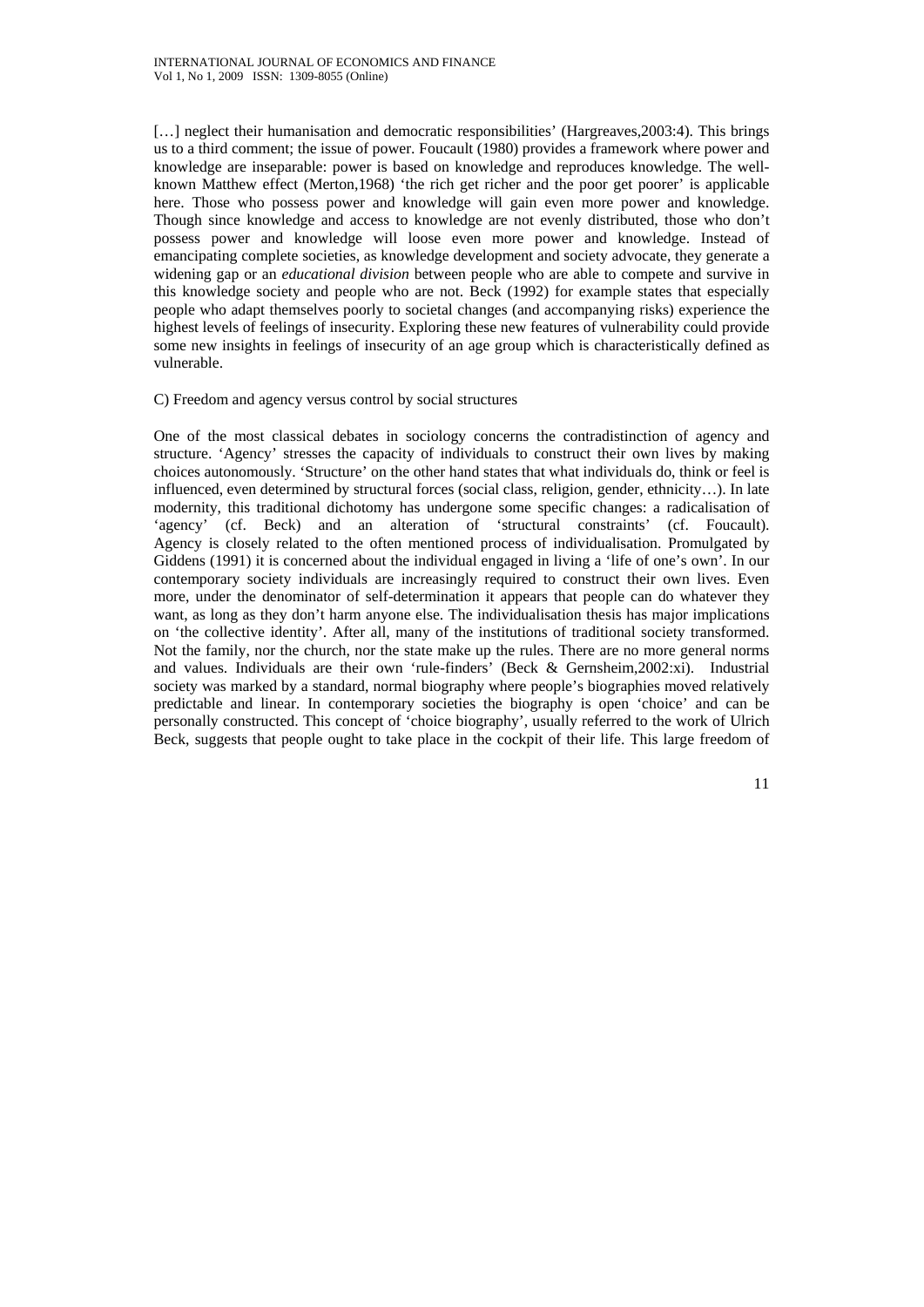choice stands opposed to the increasing insecurity about the consequences of these choices. There is an increasing tension between individual liberty and the possible risks, what eventually can lead to feelings of insecurity. Not everyone is able to cope with this evolution where there are no definite or right answers, where one has to make choices without being sure of the result. Moreover, people are no longer free to make their choices; they are obliged to make the choices themselves. An individual 'can' not make choices; he 'has to' make choices.

In his literature review on the emergence and development of the concept of choice biography, Woodman (2009) found that only a small number of researchers considered the concept of choice biography useful or positive. The main critique of scientists is Beck's overemphasizing on agency and the lack of empirical research to sustain his theory. For example, Elchardus and Glorieux (2002) conclude that individualisation, where the personal biography is created by personal choices, is an illusion. In a number of books, Foucault offers critical insights to understand changing institutions in our changing society. He discusses mental institutions in 'Madness and Civilisation', prisons in 'Discipline and Punish', and schools and families in 'The History of Sexuality'. In those books he discusses questions of social power and how social control used to focus on the body. With changing decades Foucault perceives a decrease of external supervision through command and violence. This, however, does not mean control has disappeared. On the contrary, a new form of control and supervision occurred, which is more severe as the former. Nowadays social control 'reaches into the very grain of individuals, touches their bodies and inserts itself into their actions and attitudes, their discourses, learning processes and everyday lives' (Foucault,1980:39). Discipline is imposed by internal restraints. These institutions that impose those internal restraints can be found everywhere: e.g. school, education and especially media. It has become common to view the media as one of the main reasons of public insecurity (Jewkes,2008). For example, popular media tend to endorse a nostalgic view that things are not what they used to be through stories and images (Jewkes,2008). Apparently the individual can make his own choices, but actually his choices are pre-programmed. According to Elchardus and Glorieux (2002), the influence of these new forms of social control (e.g. school and media) does not replace the traditional recognized social forces (social class, religion, gender, ethnicity…). Jewkes (2008) states that it would be an exaggeration to conclude that media by theirselves are responsible for public insecurities. He joins Cohen who poses with the term 'media amplication' that media builds up and exaggerates social problems. Watching television, for example, heightens levels of fear of crime (De Donder et al.,2005). The manner, form and extent of influence of the new social forces, however, is determined by the power of the traditional one; the influence by popular media is felt stronger in the lower social classes (Elchardus & Glorieux,2002).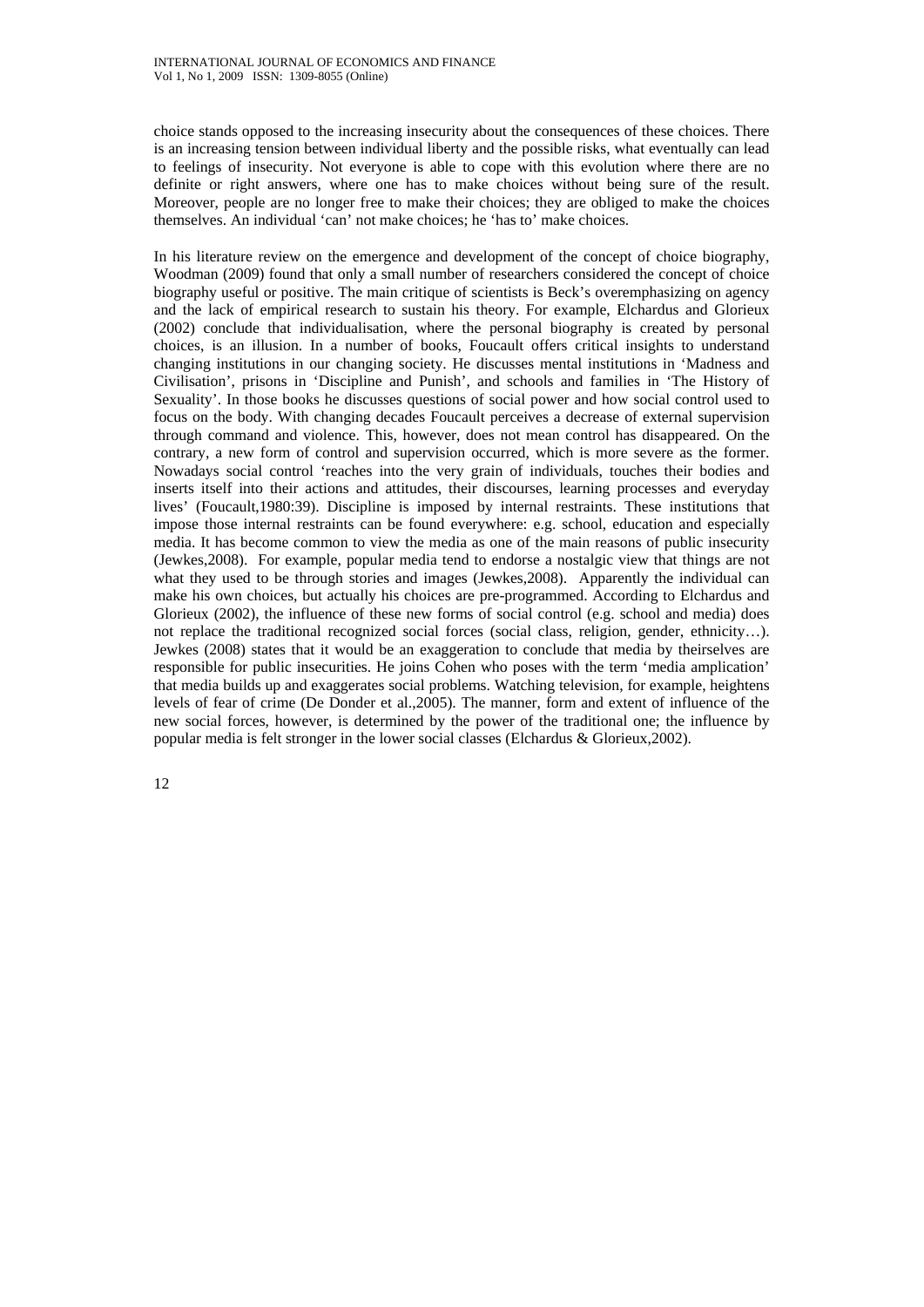#### D) Globalisation versus glocalisation

Most contemporary societal self-descriptions elaborate on the theme of globalisation: 'the transformation of social geography market marked by the growth of supraterritorial spaces', which 'touches every person and locale in today's world' (Scholte,2000:8). This development has major consequences for the social environment and leads to new problems and questions. Most studies focus on the major challenges facing democratic control in and by nation-states, questioning their sovereignty. The argument developed then is that nation-states are no longer capable of regulating many important processes that take place within their territories (Baars,2006). A related consequence of globalisation, identified in different fields of literature, is that globalisation has fragmented and distorted the experience of community and place for elderly. As Phillipson (2007:323) puts it: 'The link between globalisation and themes associated with rootlessness, mobility and impermanence have become familiar and might be judged as a factor that limits the relevance of community to the current lives of older people'. Different authors, however, have provided an alternative view; Firstly, Phillipson (2007) argues that globalisation offers an opportunity for re-conceptualizing issues relating to community and place in later life. The importance of globalisation may lie precisely in its generation of much greater variation in the communities and environments experienced by older people. These global processes generate new social divisions between 'the elected' and 'the excluded'; or between those able to choose residential locations consistent with their biographies and life histories and those who experience marginalisation from their locality (Phillipson,2007). Second, Forrest and Kearns (2001:2129) oppose the view of globalisation generating a decline of the role of community and locality. They argue that global processes may have the opposite effects: 'As the forces which bear down upon us seem to be increasingly remote, local social interaction and the familiar landmarks of the neighbourhood may take on greater significance as sources of comfort and security'. Contrary to prevalent ideas of increased spatial mobility and a weakening place attachment, this perspective highlights a growing need of people to provide themselves with a stronger local identity as a reaction to globalisation and unifying processes (Buffel et al.,2009). The concept of 'glocalisation' (Robertson,1992) has been put forward to illuminate that there is a continuing historical articulation of local cultures, taking place under intensified confrontation with plural global influences (in Baars,2006). This idea of 'neighbourhoods' and 'localities' as potential sources of comfort and security (Forrest & Kearns,2001) is an area that deserves further research attention. As it is a well-replicated finding that neighbourhoods are likely to play a larger role in shaping quality of life of older than younger adults (Buffel et al.,2009), it is crucial to understand the ways in which older people experience feelings of (in)security in the locality, and how these sentiments impact their daily lives. Moreover, it has been argued that feelings of insecurity are 'rooted in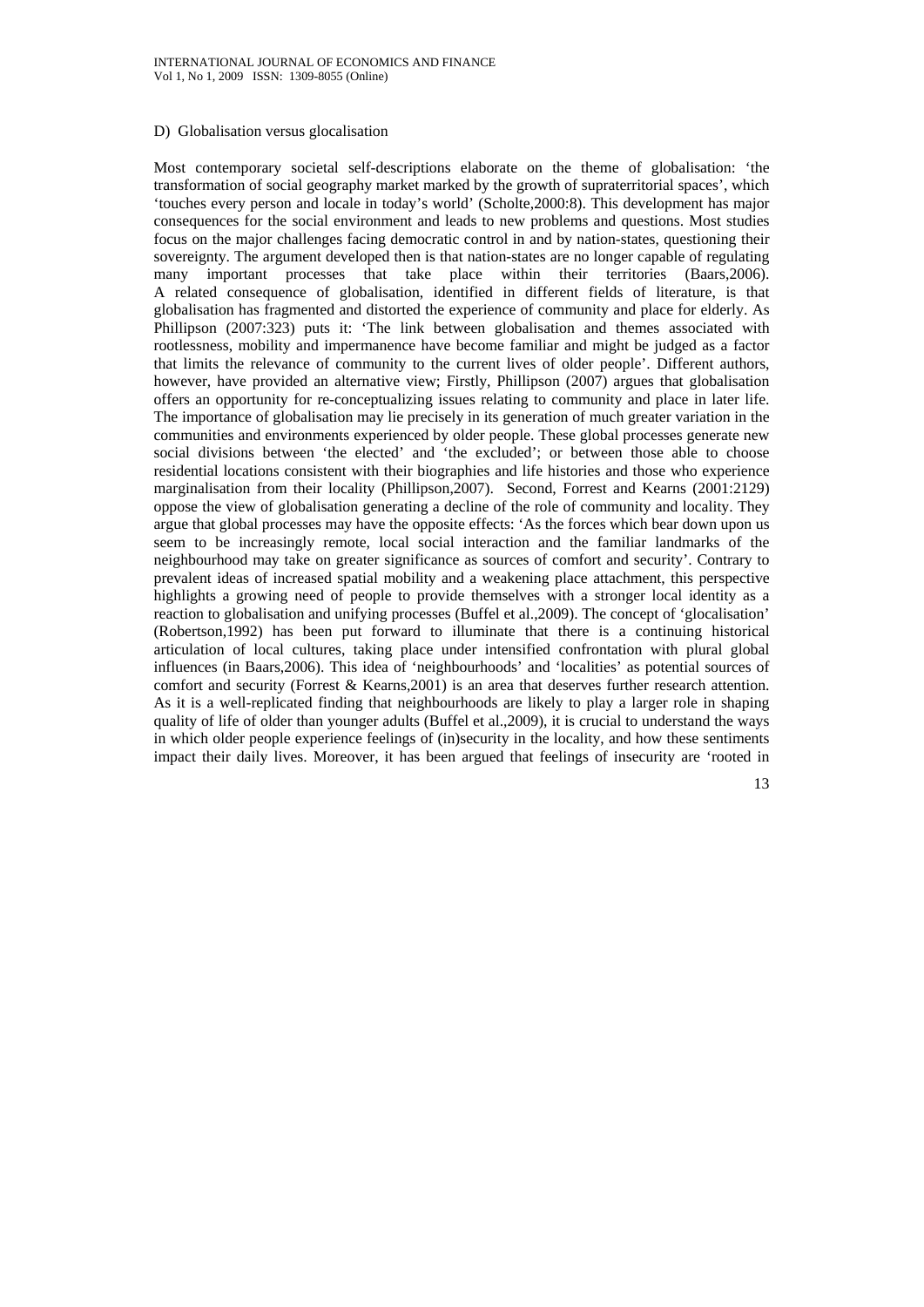place and are variable between places' (Pain,2000:381), pointing to the importance of taking into account the local context in studying fear of crime in old age.

### **4. CONCLUSION: FEELING INSECURE IN A CHANGING SOCIETY**

This paper broadens theoretical perspectives on fear of crime (in late life) by exploring the research and the concept against the backdrop of a changing society. The first section reviewed the global history of fear of crime literature. We noticed that since the emergence of the first studies exploring fear of crime, researchers overemphasized the search for related independent variables, being heedless of a thorough theoretical framework. This lack of attention to theory resulted in a narrow conceptualisation of fear of crime as 'fear' of 'crime'. In the second section, however, by examining the rationalist and symbolic paradigm we found a potential way out. The symbolic paradigm indicated that fear of crime has to be considered an 'umbrella' concept, which mixes up crime related fear with more diffuse 'feelings of insecurity'. This article has sought to theoretically broaden this paradigm by illuminating the importance of societal processes for the topic of safety. In trying to summarize the most important characteristics and descriptions of the macro-level of society that are relevant to fear of crime, we got hold of contemporary dynamics (Baars, 2006), which can guide further exploration of increased feelings of insecurity and uncertainty. Feelings of insecurity may be understood as an expression of tensions in society which we have designated as four ambivalences.

The first ambivalence involves the matter of age. On the one hand, it draws from the demographical conclusion that elderly constitute a continually growing part of our population. Trying to understand this recent ageing process requires an understanding of those patterns and forces that underlie them. One of the main forces is the radicalisation of vulnerability (Baars,2009), which can lead to diverse inequalities. On the other hand gerontological literature states that despite this evolution people desire to be and stay young. The way society looks at ageing, as an image of decline and loss, influences the social identity of elderly. Concepts as ageism and multiple jeopardy could offer potential research links. The question whether and how these personal and social vulnerabilities influence feelings of insecurity deserves further research. Moreover, not the occurrence of changes nor the occurrence of vulnerability influences directly feelings of insecurity, but most likely the way people can master these (cumulative) changes. The second ambivalence wrestles with 'achievements' of the knowledge society. Knowledge and information are seen as driving forces of economical and social developments. Knowledge has become power. Not everyone disposes of the same knowledge and knowledge can also be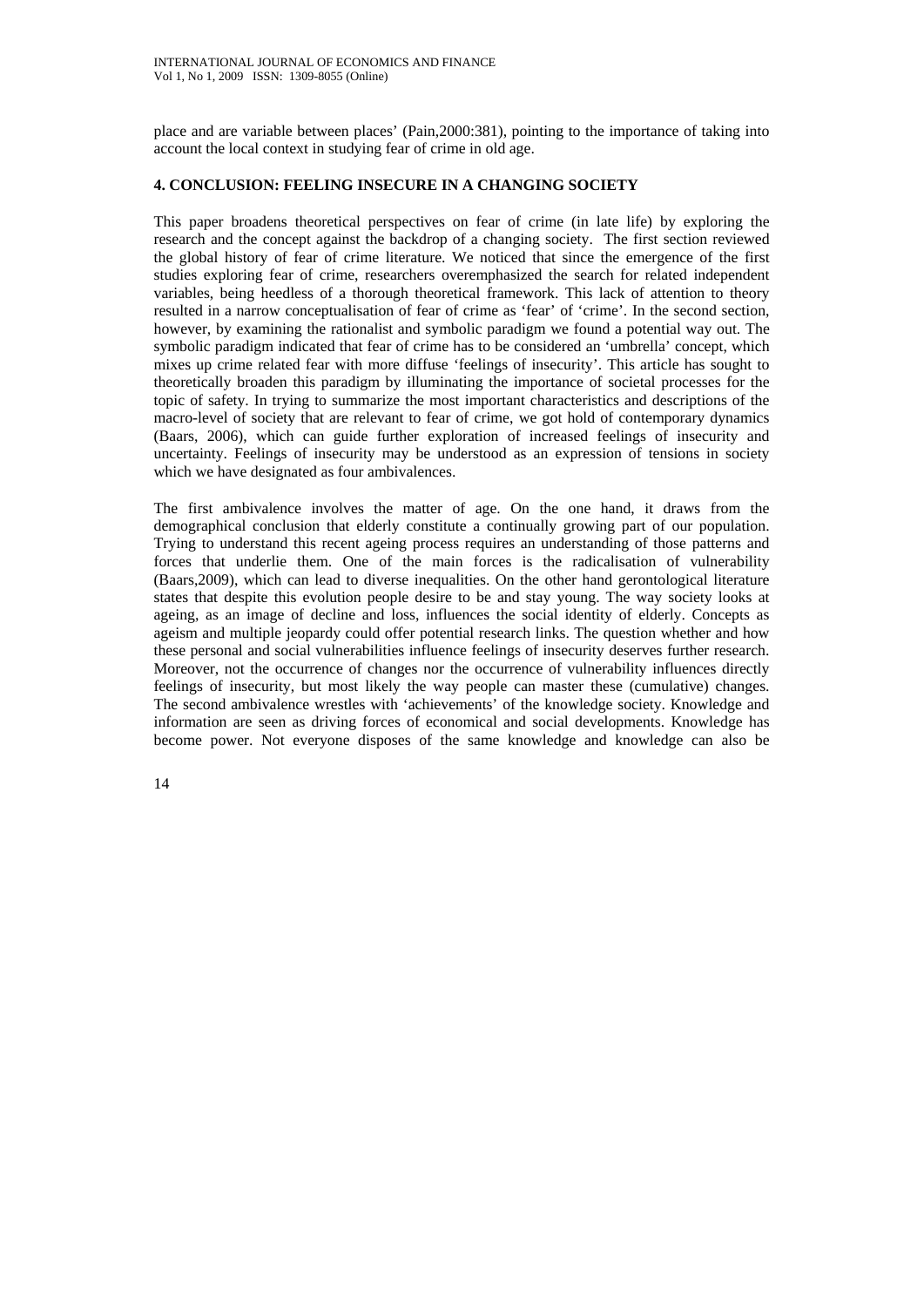considered as the engine of the educational division, the knowledge gap. Despite appeals to lifelong learning, older people are traditionally people who stay behind on new knowledgegathering. Hence, contemporary societies produce new and additional forms of vulnerability for older people, new forms of inequalities. Through Dannefer's theory of cumulative advantage/ disadvantage over the life-course (2003) it may become clear that variations in feelings of insecurity in late life are related to cumulative inequalities that have been accrued across a lifetime. This may heighten differences between individuals regarding their feelings of insecurity. The third ambivalence covers the contradiction of individualisation versus social structures. The end of the standard biography makes people making their own choices and creating their own life. This 'complete' freedom, however, is an illusion since the choices are pre-programmed by new forms of social control (Elchardus and Glorieux,2002). Also the traditional social structures as gender, class and age remain an undeniable factor in influencing people's behaviour and thoughts. From our point of view, the way people relate to these power structures leads to tensions and feelings of insecurity should be taken into account when studying fear of crime in late life. The fourth and last ambivalence we *discussed* is about social relations and interdepencies. A lot of researchers elaborate on the theme of globalisation: the contemporary world as one large social system. However, placing an exclusive emphasis on the importance of a fragmented and distorted experience of community and place appears to be too simplistic. On the contrary, the idea of 'neighbourhoods' and 'locality' appear to be crucial for feeling safe and secure in late life. Both the constraints as the opportunities of the local context in countering feelings of vulnerability, related with feelings of insecurity in late life, deserve further research. In sum, nowadays everything turns around developments, changing and evolutions. We live in a changed society (in comparison with the past), but that is not new in history: society changes continually. However, contemporary society is the first to be described as a society that is characterized by its rapid rate of changes. Moreover, this rapid rate of social and cultural changes leads to a society which main feature is 'fear' (Furedi,2006). Bauman (2001) perceives the tension between 'security and freedom', and between 'community and individuality' as a common thread throughout all different social changes. Furthermore, he believes this tension is not likely ever to be resolved. Instead of trying, we should be aware of this tension, its dangers, but also its opportunities. Stehr and Volker (2005:13), for example, don't see power and knowledge as synonyms as Foucault does. They acknowledge them being coupled to each other, but define knowledge as 'a capacity for action'. Knowledge does not only generate destructive or repressive consequences, but rather has productive and enabling features as well. Distribution and access to knowledge and information can offer prospects to groups of people who have been cut off in the past. It is so the cause, but also the solution to this growing inequality.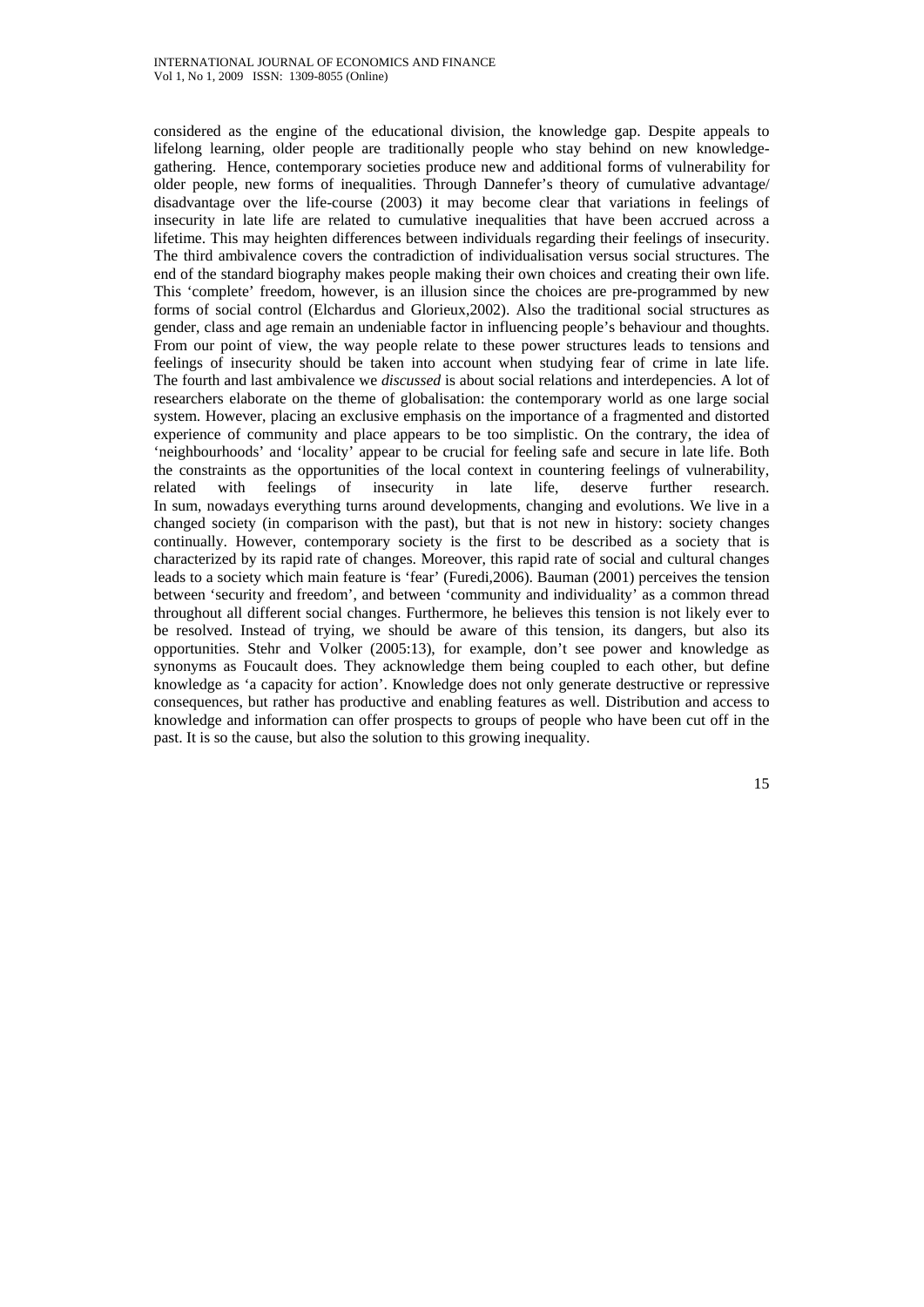In this contribution we aimed to bring a theoretical framework to the attention of other researchers, at least to fuel discussion and to enhance research which is aware of these so-called societal ambivalences. Future research should 'move beyond identifying which groups are most afraid of crime, to addressing the different contexts and cues that induce unease, anxiety' and insecurity (Tulloch, 2000). It is not merely the number of fearing older people that should be at the point of interest, but the question how feelings of insecurity are linked to aspects of personal vulnerability, social identity and macro-social developments. In sum, we advise researchers to concentrate on a more holistic approach, from fear of crime to feelings of insecurity, striving for a combination of the micro-, meso- and macro-level.

## **BIBLIOGRAPHY**

Ambrose Alain, Valérie Peugeot and Daniel Pimienta (2005), Word Matters: multicultural perspectives on information societies, Paris: C&F Éditions.

Baars, Jan (2006), "Beyond neomodernism, antimodernism and postmodernism: basic categories for contemporary critical gerontology", (in: Jan Baars, Dale Dannefer, Chris Phillipson and Alan Walker-Ed., *Aging, globalization and inequality. The new critical gerontology*), New York: Baywood publishing company, pp.17-42.

Baars, Jan (2009), "Philosophy of aging, time and finitude", (to appear in: Tom Cole, Ruth Ray and Robert Kastenbaum-Ed., *A Guide to Humanistic Studies in Aging*), Johns Hopkins University Press*.*

Bauman, Zygmunt (2000), Liquid Modernity, Cambridge: Polity Press.

Bauman, Zygmunt (2001), Community: Seeking safety in an insecure world, Cambridge: Polity Press.

Beck, Ulrich (1992), Risk society: Towards a new modernity, London: Sage Publications.

Beck, Ulrich and Elisabeth Beck-Gernsheim (2002), Individualization. Institutionalized individualism and its social and political consequences, London: Sage Publications.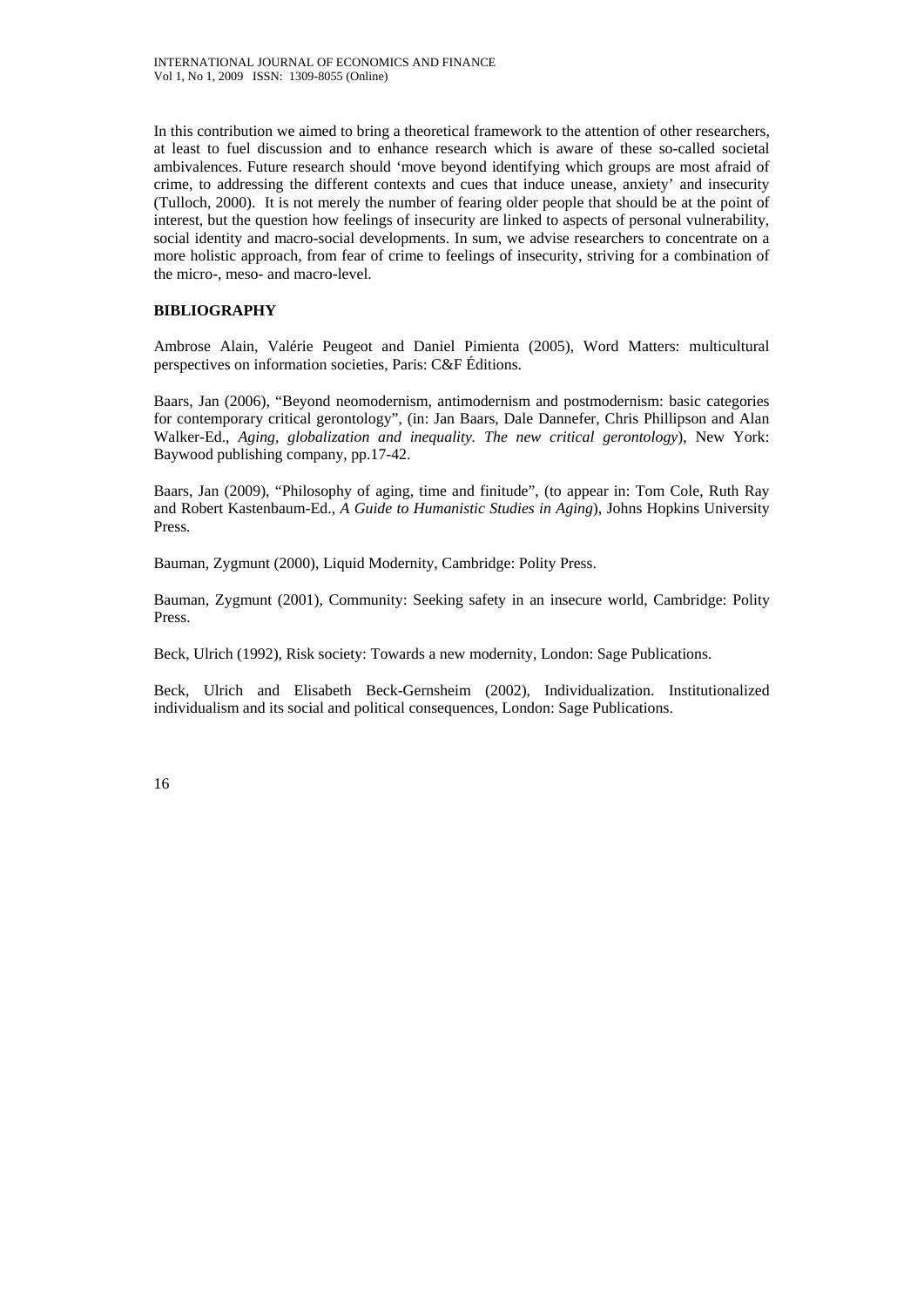Becker, Howard (1963), Outsiders: Studies in the Sociology of Deviance, New York: The Free Press.

*Biderman, Albert D., Louise A. Johnson, Jennie McIntyre and Adrianne W. Weir (1967), Report on a pilot study in the District of Columbia on victimization and attitudes towards law enforcement, Washington (D.C.): U.S. Government Printing Office.* 

Buffel, Tine, Dominique Verté, Liesbeth De Donder and Nico De Witte (2008), "Exploring the links between conceptions of the neighbourhood and gerontological research perspectives", *Studies on social sciences*, Izmir: The Social Sciences Research Society.

Buffel, Tine, Dominique Verté, Liesbeth De Donder et al. (2009), "The social environment as potential expression of human agency: a gerontological perspective" submitted paper for the international conference on social science, Izmir.

Dannefer, Dale (2003), "Cumulative Advantage/Disadvantage and the Life Course: Cross-Fertilizing Age and Social Science Theory", *Journal of Gerontology: Social sciences,* Vol. 58B, No. 6, pp.327-337.

De Donder, Liesbeth, Dominique Verté and Els Messelis (2005), "Fear of crime and the elderly: key-factors that determine fear of crime among elderly people in West Flanders", *Ageing International,* Vol. 30, No. 4, pp.363-376.

De Witte Nico (2009), "Detection of vulnerable elderly: an agency perspective", Presentation at the annual Winter Meeting of the Belgian Society of Gerontology and Geriatrics, Oostende Belgium, February 2009. [In Dutch]

Elchardus, Mark and Ignace Glorieux (2002), The symbolic society, Tielt: Lannoo. [In Dutch]

Elchardus, Mark, Saskia De Groof, and Wendy Smits (2008), "Rational Fear or Represented Malaise: A Crucial Test of Two Paradigms Explaining Fear of Crime", *Sociological Perspectives,*  Vol. 51, No. 3, pp.453-471.

Estes, Caroll L., Simon Biggs and Chris Phillipson (2003), Social theory, social policy and ageing: A critical introduction, Berkshire: Open University Press.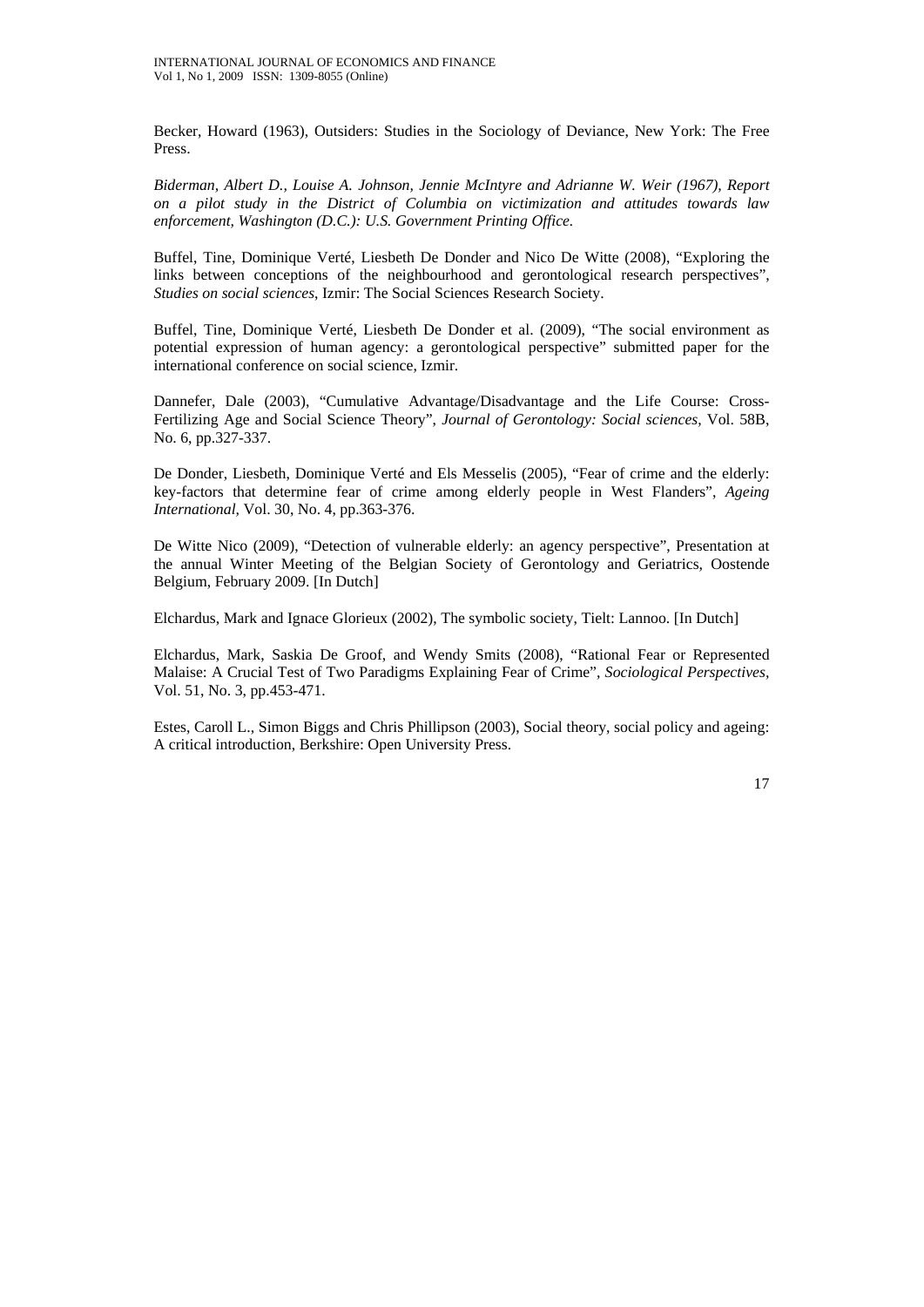Farral, Stephen, Jon Bannister, Jason Ditton and Elisabeth Gilchrist (2000), "Social Psychology and the fear of crime", *British Journal of Criminology,* Vol. 40, pp. 399-413.

Ferraro, Kenneth (1995), Fear of crime: interpreting victimization risk, Albany: State University of New York Press.

Ferraro, Kenneth and Randy Lagrange (1987), "The measurement of fear of crime", *Sociological Inquiry,* Vol. 57, pp.70–101.

Forrest, Ray and Ade Kearns (2001), "Social cohesion, social capital and the neighbourhood", *Urban studies,* Vol. 38, No. 12, pp.2125-2143.

Foucault, Michel (1980), Power/Knowledge: Selected Interviews and Other Writings 1972-1977, New York: Pantheon Books.

Furedi, Frank (2006), Culture of fear: Revisited, London: Continuum.

Gabriel, Ute and Werner Greve (2003, "The Psychology of Fear of Crime: Conceptual and Methodological Perspectives", *British Journal of Criminology,* Vol. 43, pp.600-614.

Geldof, Dirk (2008), Insecurity: About living in the risk society, Leuven: Acco. [In Dutch]

Giddens, Anthony (1991). Modernity and self-identity, Cambridge: Polity press.

Hale, Chris (1996), "Fear of crime: a review of the literature", *International Review of Victimology,* Vol. 4, pp.79-150.

Hargreaves, Andy (2003), Teaching in the knowledge society: education in the age of insecurity, Buckingham: Open University Press.

Jackson, Jonathan (2004), "Experience and expression. Social and cultural significance in the fear of crime", *British Journal of Criminology,* Vol. 44, pp.946-966.

Jackson, Jonathan (2006), "Introducing fear of crime to risk research", *Risk Analysis,* Vol. 26, pp.253-264.

18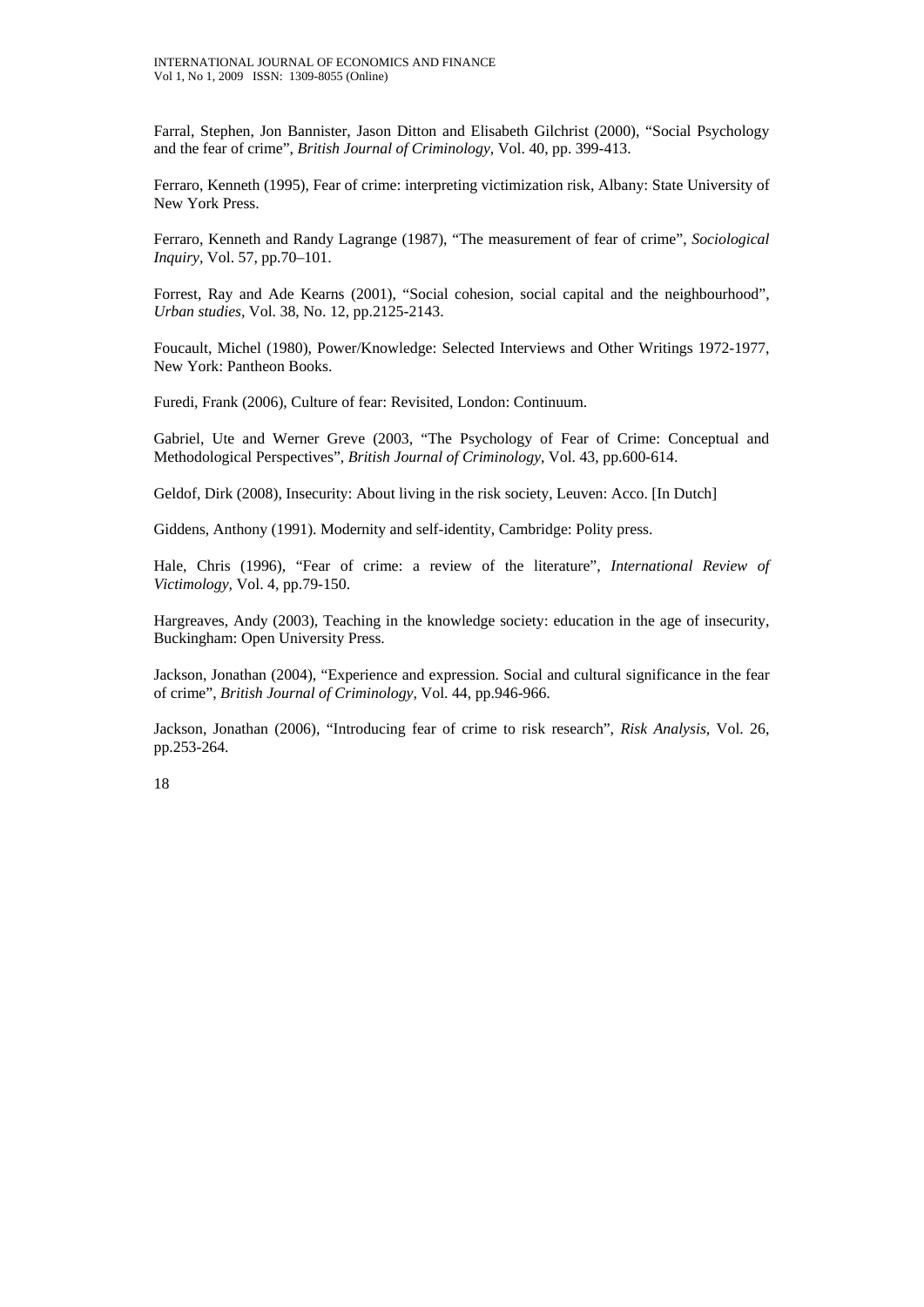Jewkes, Yvonne (2008), "Behind closed doors: Insecurity, fear and social retreat", (in: Alan Cochrane and Deborah Talbot-Ed., *Security: Welfare, Crime and Society*), Buckinghamshire. OUP/McGraw-Hill, pp.31-.

Killias, Martin (1990), "Vulnerability: Towards a Better Understanding of a Key Variable in the Genesis of Fear of Crime", *Violence and Victims*, Vol. 5, No. 2, pp.97–108.

Merton, Robert K. (1968), "The Matthew Effect in Science. The reward and communication systems of science are considered", *Science,* Vol. 159, No. 3810, pp.56-63.

Pain, Rachel (2000), "Place, social relations and the fear of crime: review", *Progress in Human Geography,* Vol. 24, No. 3, pp.365-387.

Pantazis, Christina (2000), "Fear of crime: Vulnerability and poverty", *British Journal of Criminology,* Vol. 40, pp.414-436.

Peace Sheila, Frey Dittmann-Kohli, Gerben Westerhof (2007), "The ageing world", (in: John Bond, Sheila Peace, Freya Dittmann-Kohli and Gerben Westerhof-Ed, *Ageing in society*), London: SAGE, pp.1-15.

Phillipson, Chris (2007), "The 'elected' and the 'excluded': sociological perspectives on the experience of place and community in old age", *Ageing & Society,* Vol. 27, pp.321-342.

Scholte, Jan Aart (2000), Globalization: a critical introduction, London: Macmillan.

Stehr, Nico (1994), Knowledge Societies, London: Sage.

Stehr, Nico and Meja Volker (2005), Society & knowledge: contemporary perspectives in the sociology of knowledge & science, New Brunswick: Transaction Publishers.

Tulloch, Marian (2000), "The meaning of age differences in the fear of crime", *British Journal of Criminology,* Vol. 40, pp.451-467.

UNESCO (2005), Towards Knowledge Societies. UNESCO World report, Paris: UNESCO.